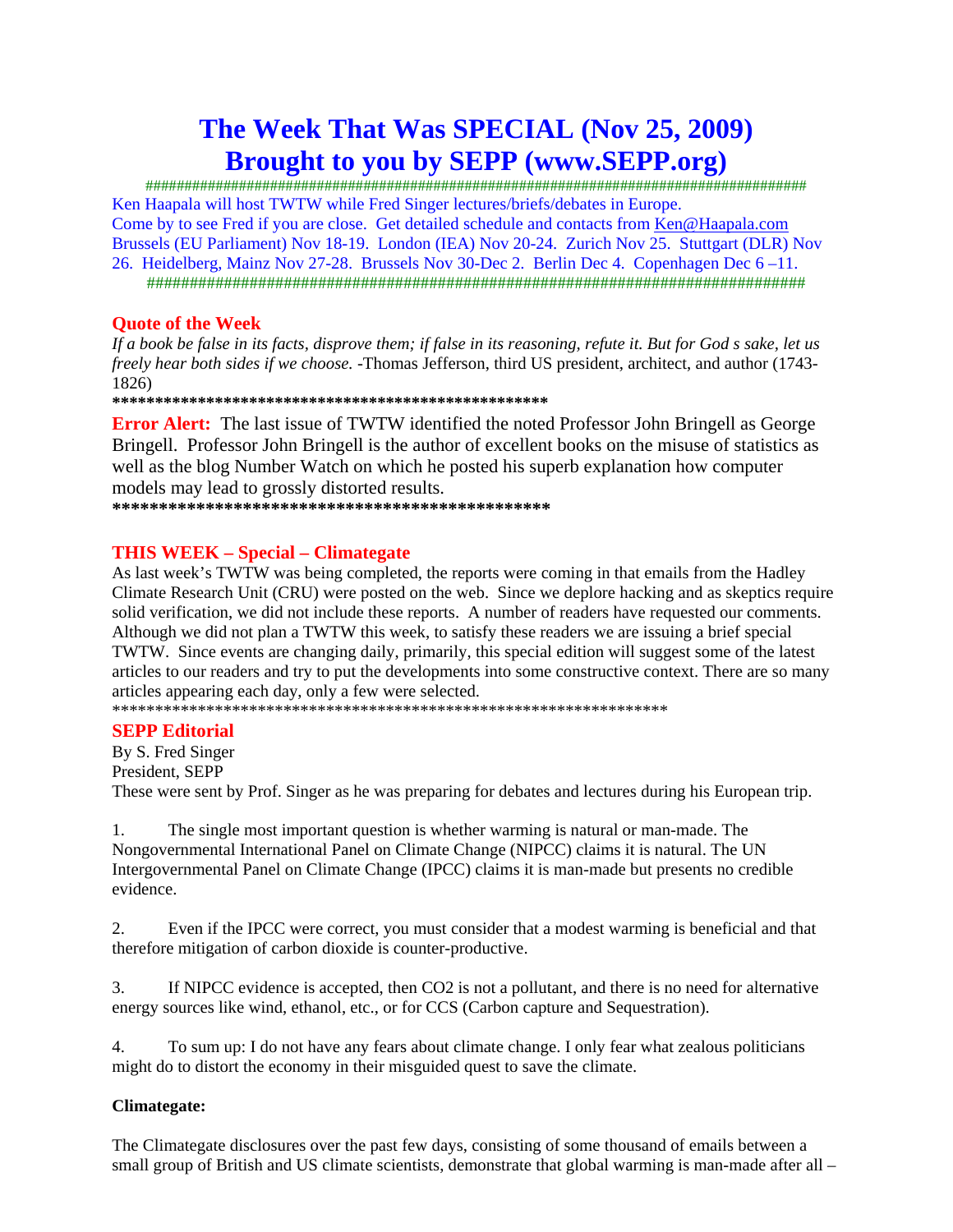created by this small group of zealous scientists. They have used flawed data, phony statistics, and various tricks. They have covered up any contrary evidence and refused to open their work to the scrutiny of independent scholars. By keeping out intruders, by reviewing their own papers, by capturing scientific journals and intimidating editors, they have tried to suppress any dissent.

I do not wish to discuss any of the ethical or legal aspects, which may be self-evident.

I consider the whole matter a great tragedy not only for science but also for the institutions involved and for many of the scientists involved who have in fact spent many years and whole careers on their work. I have some personal sympathy for Philip Jones, the apparent leader of this group, and feel he has been dealt a bad hand. Trying to correct temperature observations from weather stations around the world is extremely difficult work. It involves much detail; it certainly not traditional science. However, I cannot endorse the actions of this group and hope that an impartial investigation will bring closure to this difficult matter.

Inevitably, the public's view of science will be affected and this will hurt all of science.

#### **Summary of Climate Debate of November 23 2009**

Climate science is basic to climate policy. Based on successive IPCC-reports, there has been constructed a huge edifice of organizations, treaties, laws and regulations all of these essentially depending on the quality of the science. I include there the 1992 Global Climate Treaty, the 1997 Kyoto Protocol, the 15 annual meetings of the Conference of the Parties (COP) with nearly 200 national delegations, etc.

What will happen if the IPCC science turns out to be wrong? What if climate change is controlled by natural factors rather than human-produced greenhouse gases? Will the edifice collapse? One might think so but maybe not. The reason is money. There is so much tied up now with AGW. There are windmill constructors and wind farms, ethanol producers and farmers, there are emission traders, and many others - - all of them intent to keep the edifice erected even without a foundation.

In the United States, the Waxman Markey Bill aims to extract \$865 billion from people who use energy, perhaps the biggest tax in history. Of this amount only 15% will go into the Treasury; 85% goes to favored entities that helped support the legislation.

The first IPCC report of 1990 led directly to the 1992 climate treaty. The second IPCC report of 1995 gave rise to the slogan the science is settled and there is now a complete consensus and led to the 1997 Kyoto Protocol. The nations of the world are now considering an extension of Kyoto at Copenhagen; but more and more scientists have concluded that global warming is a non-problem and that the real problem is government action to solve a phantom issue.

\*\*\*\*\*\*\*\*\*\*\*\*\*\*\*\*\*\*\*\*\*\*\*\*\*\*\*\*\*\*\*\*\*\*\*\*\*\*\*\*\*\*\*\*\*\*\*\*\*\*\*\*\*

### **Some of the Latest Articles Discussing Climategate:**

Please see **"**Climategate: some comments by Prof. S. Fred Singer" on the blog for the Institute for Economic Affairs, http://blog.iea.org.uk/?p=954. For a Prof. Singer's televised debate with Robert Watson, former the head of the IPCC and a science advisor to Al Gore, please see http://news.bbc.co.uk/1/hi/programmes/the\_daily\_politics/8374523.stm [H/t Richard Wellings] [SEPP comment: Watson's claim that the data cannot be released because it does not belong to the CRU is stunning. After billions in taxpayer money spent, the public cannot review the data because it is proprietary? It may be far cheaper to buy the data first before spending an additional pound in buying electricity to run the computer models that use data that has not been independently reviewed.]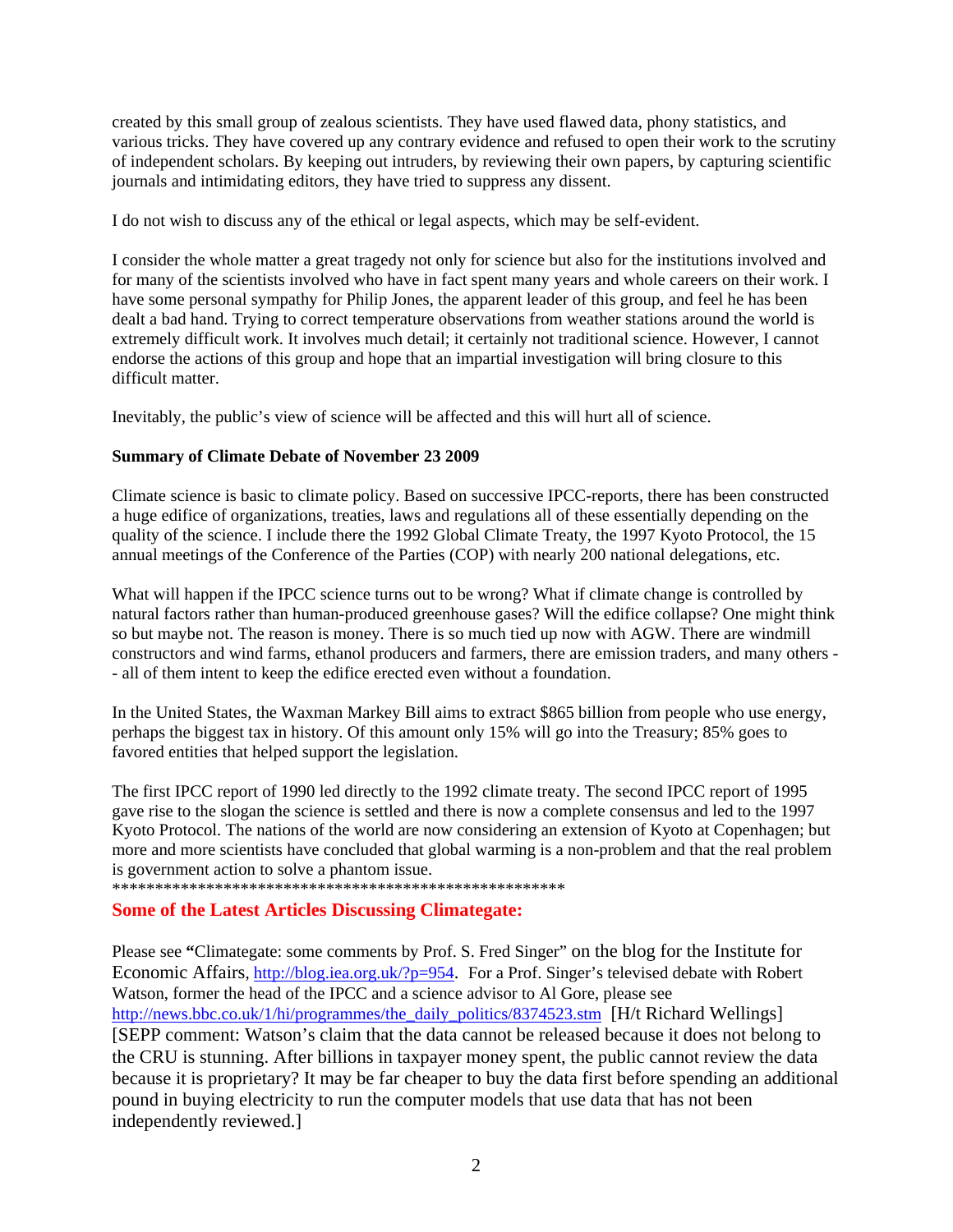For Viscount Monckton's latest views and public actions with Fred Singer please see 'They Are Criminals" http://pajamasmedia.com/blog/viscount-monckton-on-global-warminggate-they-arecriminals-pjm-exclusive/?print=1

For a Investors Business Daily Editorial please see "Climate Con Job" http://www.investors.com/NewsAndAnalysis/Article.aspx?id=513436

For a Wall Street Journal editorial please see "Global Warming with the Lid Off" http://online.wsj.com/article/SB10001424052748704888404574547730924988354.html?mod=WSJ\_hp\_ mostpop\_read

For an article in the WSJ by Keith Johnson please see "Climate Emails Stoke Debate" http://online.wsj.com/article/SB125883405294859215.html [Must be entered manually]

For another article in the WSJ by Keith Johnson and Gautam Naik please see "Lawmakers Probe Climate Emails" http://online.wsj.com/article/SB125902685372961609.html

For an excellent review of key issues in some detail please see "CRU's Source Code: Climategate Uncovered" by Marc Sheppard in the American Thinker [H/t Joe D'Aleo -- ICECAP] http://www.americanthinker.com/printpage/?url=http://www.americanthinker.com/2009/11/crus\_source\_ code\_climategate\_r.html

For the views of Ian Murray please see "Three Things You Absolutely Must Know About Climategate" http://pajamasmedia.com/blog/three-things-you-absolutely-must-know-aboutclimategate/?print=1

For views from the amusing blogger for the Wall Street Journal, James Taranto, please see "Settled Science?" http://online.wsj.com/article/SB10001424052748704779704574552533758682774.html and today's "You've Taken the Words Out of My Mouth" http://online.wsj.com/article/best\_of\_the\_web\_today.html#printMode

For the views of Canadian climate scientist Tim Ball and Judi McLeod on the involvement of President Obama's science advisor please see "Obama's Science Czar John Holdren involved in unwinding 'Climategate' scandal" [H/t Marc Morano – Climate Depot] http://canadafreepress.com/index.php/article/17183

The extent to which this scandal affects proposed legislation, the EPA findings regulations of American industry, and other pressing issues related to "Global Warming" are yet to be determined. However, the major US source for surface global warming temperature data has significant problems as this article by Chris Horner in American Spectator Blog states on the intent of the Competitive Enterprise Institute to sue NASA and the Goddard Institute for Space Studies "'Climate Gate' Development: CEI Files Notice of Intent to Sue NASA" http://spectator.org/blog/2009/11/24/climate-gate-development-cei-f/print

This afternoon Carol Browner, former director of the EPA and President Obama's energy and environment advisor, stated nothing has changed as reported in this article by Stephen Dinan in the Washington Times "Browner says hacked e-mails don't change anything" http://www.washingtontimes.com/news/2009/nov/25/climate-czar-says-e-mails-dont-changeanything//print/